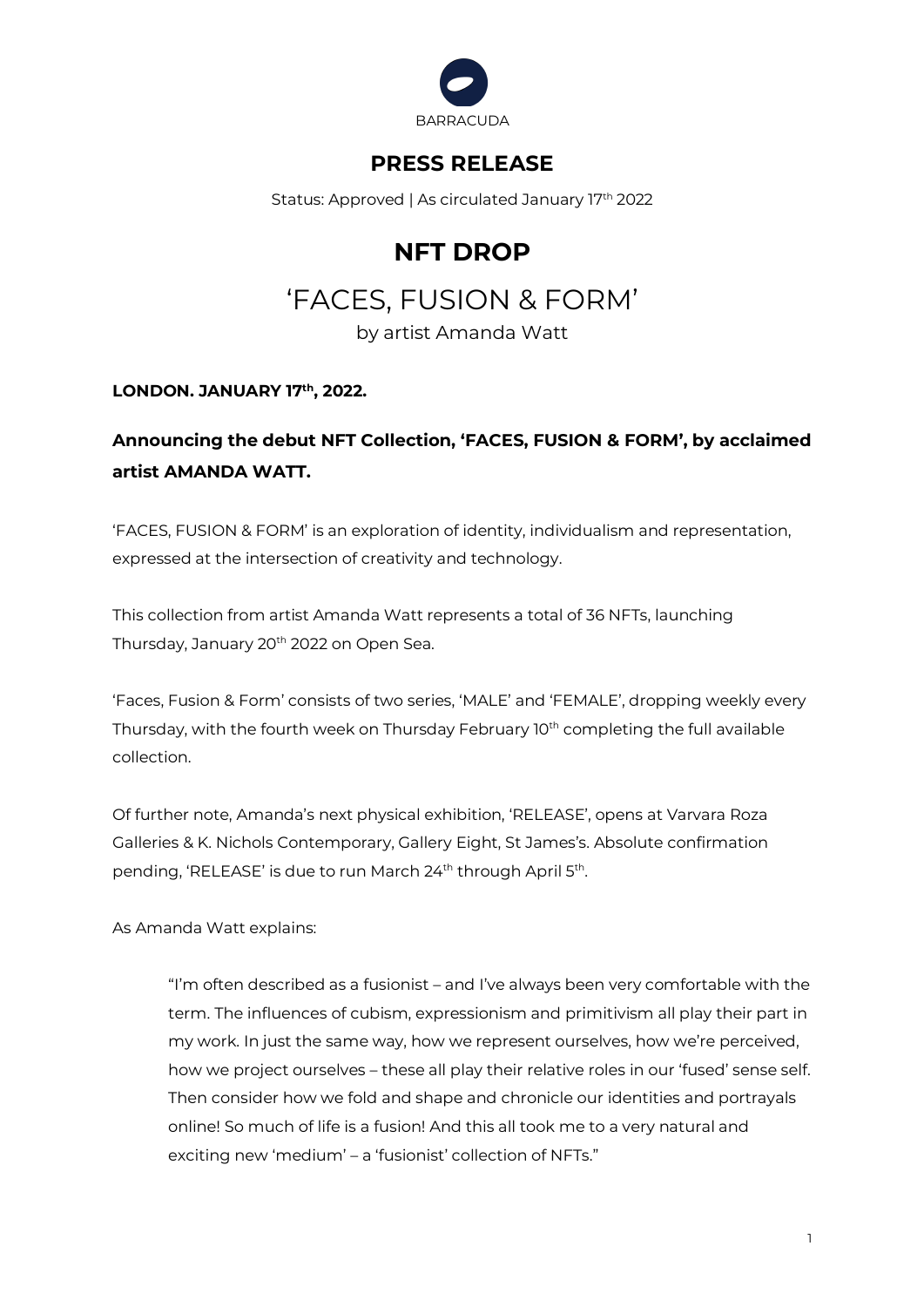

To date, notable collectors of Amanda Watt's physical artwork include Stephen Alan Wynn, the billionaire American real estate developer and art collector, academy-award winning director Barry Levinson (Rain Man), and TV producer turned fashion mogul, Marla Ginsburg.

'FACES, FUSION & FORM' now marks the evolution of Amanda Watt's much-celebrated signature style into exclusive, original digital form.

10% of proceeds raised from the sale of this collection will be donated to 'Heads Together' (www.headstogether.org.uk).

Heads Together is a mental health initiative spearheaded by The Royal Foundation of The Duke and Duchess of Cambridge, which combines a campaign to tackle stigma and change the conversation on mental health with fundraising for a series of innovative new mental health services.

#### **SUPPORTING LINKS:**

https://www.amandawatt.co.uk/ https://www.instagram.com/amanda\_watt\_art/ LINK TO DROP ON **OPEN SEA**: https://opensea.io/collection/facesfusionform

#### **SPECIFICS**

- Prices Floor Price for each NFT will range from 0.35 ETH (£985 at time of circulation) to 1 ETH (£2,812).
- DROP SCHEDULE Over 4 weeks, dropping every Thursday.
	- o Starting Thursday January 20<sup>th</sup>. Week 1
	- $\circ$  Fourth and final drop on February 10<sup>th</sup> (week 4)
	- o A total of 36 NFTs (16 Male, 20 Female) are being made available.
- This NFT Collection will be launched on the layer 2 Polygon blockchain (Ethereum integrated), in order to minimise its carbon footprint.
- 10% of all income from Amanda Watt's debut NFT collection will be donated to Heads Together (www.headstogether.org.uk).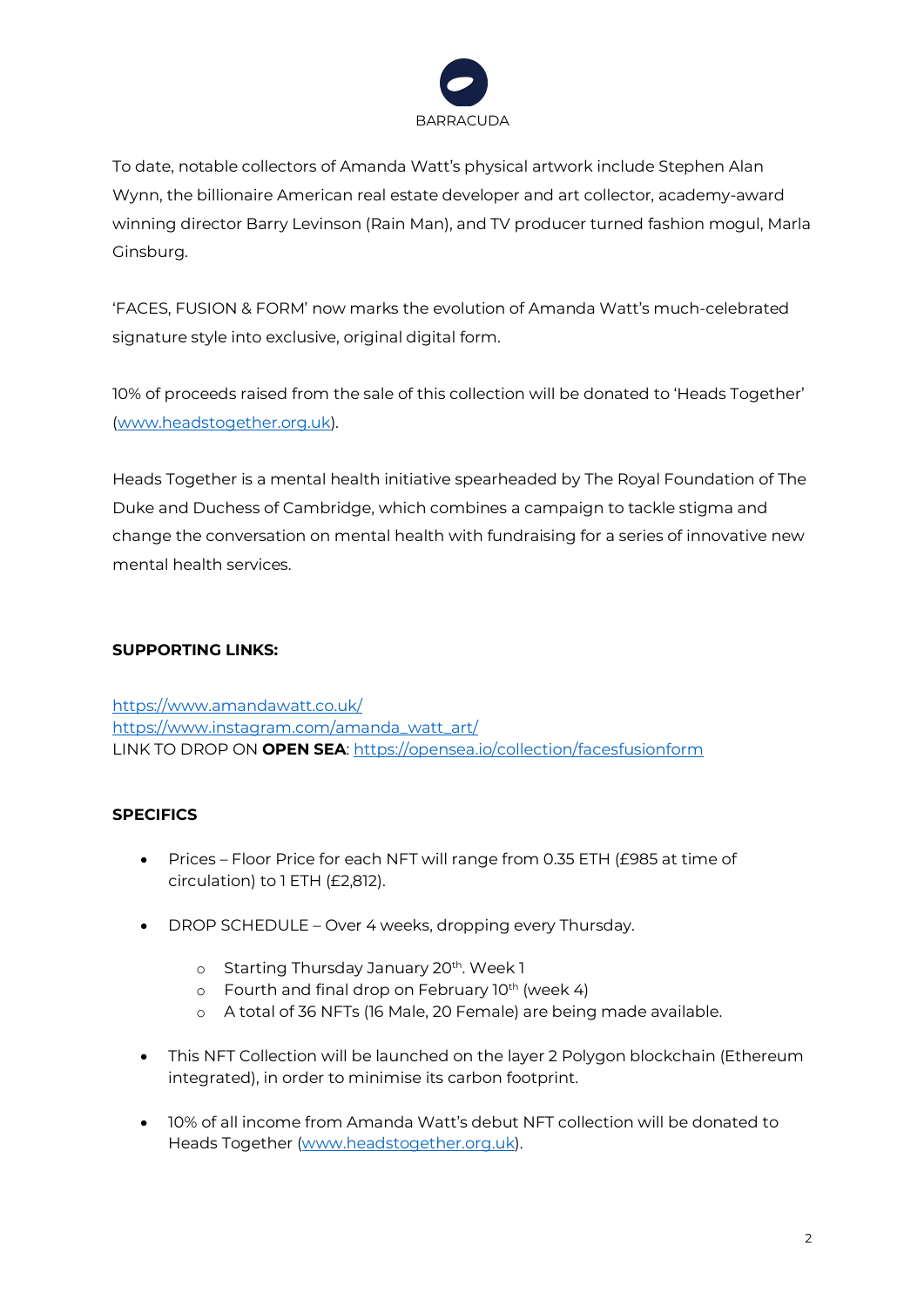

#### **'FACES, FUSION & FORM'**

X36 NFTs | BELOW: Sample static imagery from the 36 piece collection.